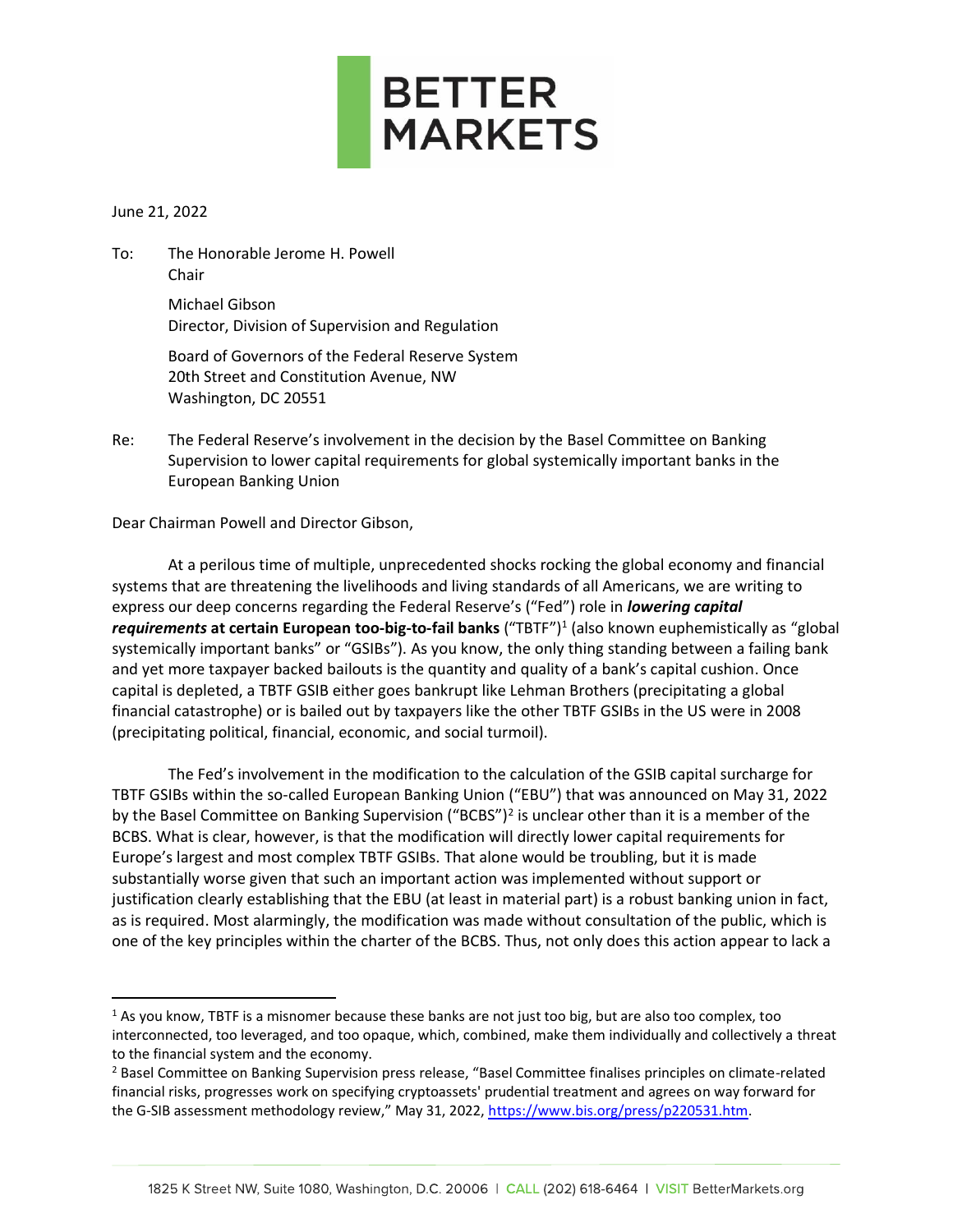valid basis, but it also appears that the BCBS did this in secret presumably hoping the public would not notice.

The American people deserve to know the details of the Fed's involvement in those decisions and actions and what, if any, analysis was done regarding the implications arising from or related to the BCBS's decision to lower capital requirements at TBTF GSIBs.

As you know, the Fed is a member of the BCBS along with the Federal Deposit Insurance Corporation (FDIC) and the Office of the Comptroller of the Currency (OCC). However, given that the Fed has supervision and regulation authority for bank holding companies in the U.S. – which includes the holding companies of the U.S. GSIBs – and is responsible for executing monetary policy and maintaining financial stability, the Fed is the most prominent and influential member of the BCBS among U.S. financial regulators. In its representation on the BCBS, the American public expects the Fed to uphold the same principles of protecting the public and ensuring accountability that are expected here in the U.S. That is all the more true where those principles are the same as one of the key principles in the BCBS charter. However, those expectations and requirements appear not to have been met here, and the Fed needs to explain why and how that happened.

The BSBS's modification to the GSIB assessment methodology that was finalized allows for 66% of cross-border exposures within the EBU to be considered as domestic exposures rather than as foreign exposures. This has the effect of reducing the so-called GSIB score, which is based on five factors. In particular, it would reduce the score computed for the factor of cross-jurisdictional exposures for TBTF GSIBs based in the EBU that have cross-border exposures to other countries within the EBU.

Critically, this modification by the BCBS would reduce not only the GSIB capital surcharge but also *reduce the capital requirement* **imposed by their enhanced supplementary leverage ratios ("eSLR")**, which is an additional leverage-based capital requirement specifically for GSIBs that in Europe (and proposed but not finalized in the U.S.<sup>3</sup>) has been set to be half of the GSIB capital surcharge. The updated consideration for intra-EBU exposures most directly affects BNP Paribas, whose most recent cross-jurisdictional score is the second highest of all GSIBs, but also likely would affect Santander and Deutsche Bank.<sup>4</sup> For the many obvious and well-known reasons, capital requirements for these banks should not be reduced and, if capital was ever reduced, it simply cannot be done without robust, independent support and justification as well as consultation of the public.

It is inexplicable that there was no support or justification provided in the BCBS press release or anywhere else publicly as to why it is the case that the EBU can now be treated, at least in material part, as a true banking union. There have been no notable recent advancements to the structure of the EBU that would change its status from an aspiration to a reality. For example, there is still no unified deposit insurance program for the EBU, a critical and essential component to any banking union.

Since the aftermath of the 2008 Global Financial Crisis, when discussions were occurring to establish an EBU, deposit insurance was considered one of the four major components, as noted by then-IMF Managing Director Christine Lagarde who called for "[1] unified supervision, [2] a single bank

<sup>3</sup> 83 FR 17317

<sup>&</sup>lt;sup>4</sup> The most recent GSIB scores by bank and factor are available a[t https://www.bis.org/bcbs/gsib/.](https://www.bis.org/bcbs/gsib/)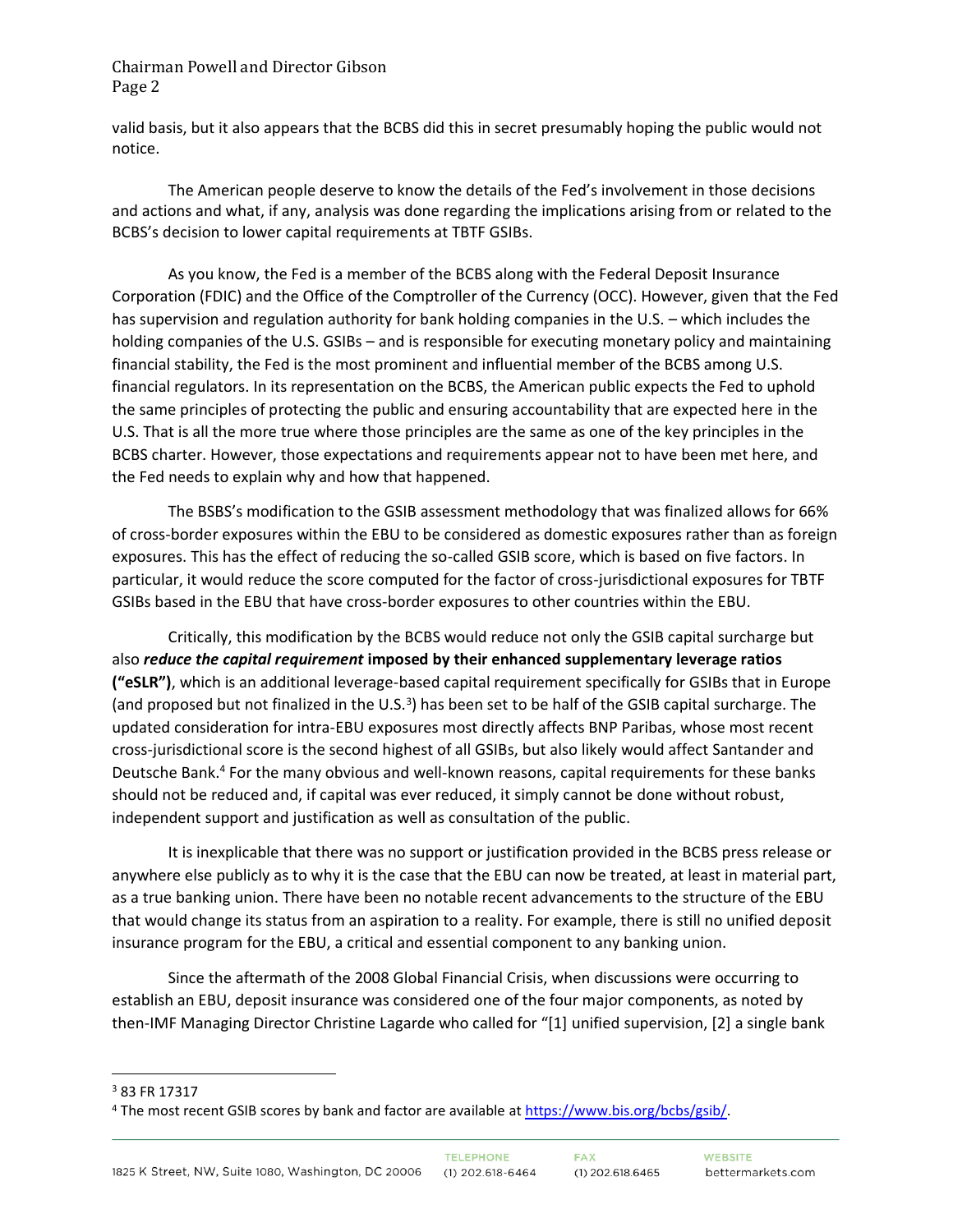resolution authority with [3] a common backstop, and [4] a single deposit insurance fund."<sup>5</sup> Unified supervision and a single resolution authority have been established through the Single Supervisory Mechanism and the Single Resolution Fund respectively, but as noted a unified deposit insurance program is still missing. Also, the parliaments of member countries have not approved yet the amendments to the treaty of the European Stability Mechanism, $6$  amendments which would provide a mandate for the European Stability Mechanism to serve as the common backstop to the Single Resolution Fund, another component considered necessary by Lagarde and others. In fact, the absence of those two components was cited back in a 2018 report by the International Monetary Fund as being a major factor in their conclusion that "work remains to complete and unify the [European Banking Union] regime."<sup>7</sup>

Importantly, the updated consideration of intra-EBU exposures in the GSIB capital surcharge calculation was finalized without public consultation, even though that is supposed to be a key operating principle of the BCBS. Section 8 of the BCBS charter states:

"In principle, the BCBS seeks input from all relevant stakeholders on policy proposals. *The consultation process will include issuing a public invitation to interested parties to provide comments in writing to the Secretariat on policy proposals issued by the Committee, within a specified timeframe*."<sup>8</sup>

This principle was ignored. That is indefensible.

It appears telling that the BCBS, in July 2021, did seek public consultation on a technical amendment to the process to review the GSIB assessment methodology, $9$  but notably not the methodology itself. It also subsequently issued a press release in November 2021 finalizing its proposed amendment to the process (on which it sought consultation), $10$  and in that release the BCBS merely cryptically noted that "the Committee will review the implications of developments related to the European Banking Union for the G-SIB methodology…[including] a targeted review of the treatment of cross-border exposures within the Banking Union on the G-SIB methodology." However, the release did not explicitly or clearly indicate what the BCBS was considering doing, and it did not include an associated public consultation as required by the BCBS charter. The BCBS merely subsequently issued

```
https://www.imf.org/en/News/Articles/2015/09/28/04/53/sp041712.
```
[https://www.imf.org/en/Publications/CR/Issues/2018/07/19/Euro-Area-Policies-Financial-Sector-Assessment-](https://www.imf.org/en/Publications/CR/Issues/2018/07/19/Euro-Area-Policies-Financial-Sector-Assessment-Program-Technical-Note-Bank-Resolution-and-46106)[Program-Technical-Note-Bank-Resolution-and-46106.](https://www.imf.org/en/Publications/CR/Issues/2018/07/19/Euro-Area-Policies-Financial-Sector-Assessment-Program-Technical-Note-Bank-Resolution-and-46106) 

<sup>5</sup> Christine Lagarde, "IMF/CFP Policy Roundtable on the Future of Financial Regulation: Opening Remarks by Christine Lagarde," April 17, 2012, International Monetary Fund,

<sup>&</sup>lt;sup>6</sup> For more information regarding the reform to the European Stability Mechanism including its status, see the European Stability Mechanism's site dedicated to the reform, available at [https://www.esm.europa.eu/about](https://www.esm.europa.eu/about-esm/esm-reform)[esm/esm-reform.](https://www.esm.europa.eu/about-esm/esm-reform)

<sup>&</sup>lt;sup>7</sup> International Monetary Fund, "IMF Country Report No. 18/232," July 2018,

<sup>8</sup> Basel Committee on Banking Supervision, "Basel Committee Charter," updated June 5, 2018, <https://www.bis.org/bcbs/charter.htm> (emphasis added).

<sup>9</sup> Basel Committee on Banking Supervision consultative document, "Technical Amendment: GSIB assessment methodology review process," July 2021, [https://www.bis.org/bcbs/publ/d522.pdf.](https://www.bis.org/bcbs/publ/d522.pdf) 

<sup>&</sup>lt;sup>10</sup> Basel Committee on Banking Supervision press release, "Basel Committee advances work on addressing climaterelated financial risks, specifying cryptoassets prudential treatment and reviewing G-SIB assessment methodology," November 9, 2021, [https://www.bis.org/press/p211109.htm.](https://www.bis.org/press/p211109.htm)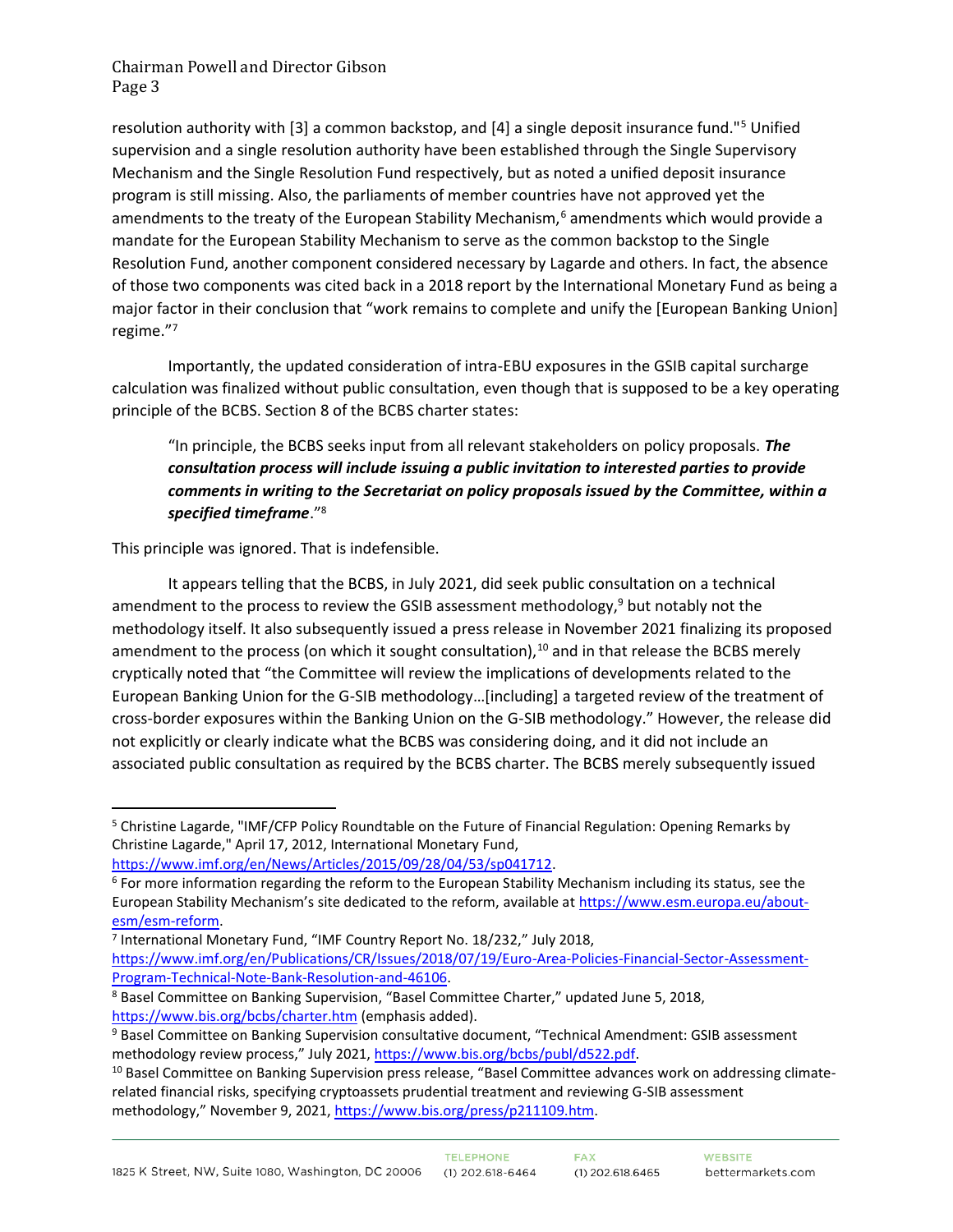the press release noted above containing the finalization of the modification to the GSIB capital surcharge calculation without any notice or consultation.<sup>11</sup>

Neither the content of the BCBS's discussions regarding the modification to the GSIB surcharge nor the votes of the members have been made public. It is therefore impossible to determine the Fed's input, analysis, or position on this matter. However, if the Fed opposed the modification, it has made no statement against the lowering of capital requirements for EBU GSIBs or against the BCBS doing so without supporting evidence or public consultation. This leaves the public to conclude that the Fed, as an influential if not often decisive member of the BCBS, was in support of the actions taken. There is no doubt that now the U.S. TBTF GSIBs will use this action as an argument to push for the lowering of their GSIB-related capital requirements – indeed, the Financial Services Forum has already begun this process.<sup>12</sup> Given the importance of capital to the stability of the U.S. and global financial systems, there must be a full public accounting of the Fed's actions and decisions.

The American public deserves to know how the Fed considered this issue, and therefore we urge the Fed to release promptly a detailed statement disclosing the rationale around either its support for or opposition to the modification and the process that led to it. If the Fed supported the action, the rationale must include detailed support for why it believes cross-border exposures within the EBU should be considered as domestic exposures, at least in part, why it did not feel public consultation was necessary in this case, and whether the Fed intends to conduct a review of GSIB-related capital requirements for U.S. TBTF GSIBs that may result in a lowering of their capital requirements.

We appreciation your attention to this issue and look forward to your prompt response.

Sincerely,

Dennis M Lelleher

Dennis M. Kelleher President and CEO

Phillip G. Basil Director of Banking Policy

Cc: Dr. Lael Brainard Vice Chair, Board of Governors of the Federal Reserve System

<sup>11</sup> *See*, *supra*, n. 2.

<sup>12</sup> *See* Sean Campbell, "The Unlevel Playing Field Gets Even Steeper: Changes to the GSIB Surcharge for European Banks and Implications for the United States," June 9, 2022, Financial Services Forum, [https://fsforum.com/news/the-unlevel-playing-field-gets-even-steeper-changes-to-the-gsib-surcharge-for](https://fsforum.com/news/the-unlevel-playing-field-gets-even-steeper-changes-to-the-gsib-surcharge-for-european-banks-and-implications-for-the-united-states)[european-banks-and-implications-for-the-united-states.](https://fsforum.com/news/the-unlevel-playing-field-gets-even-steeper-changes-to-the-gsib-surcharge-for-european-banks-and-implications-for-the-united-states)